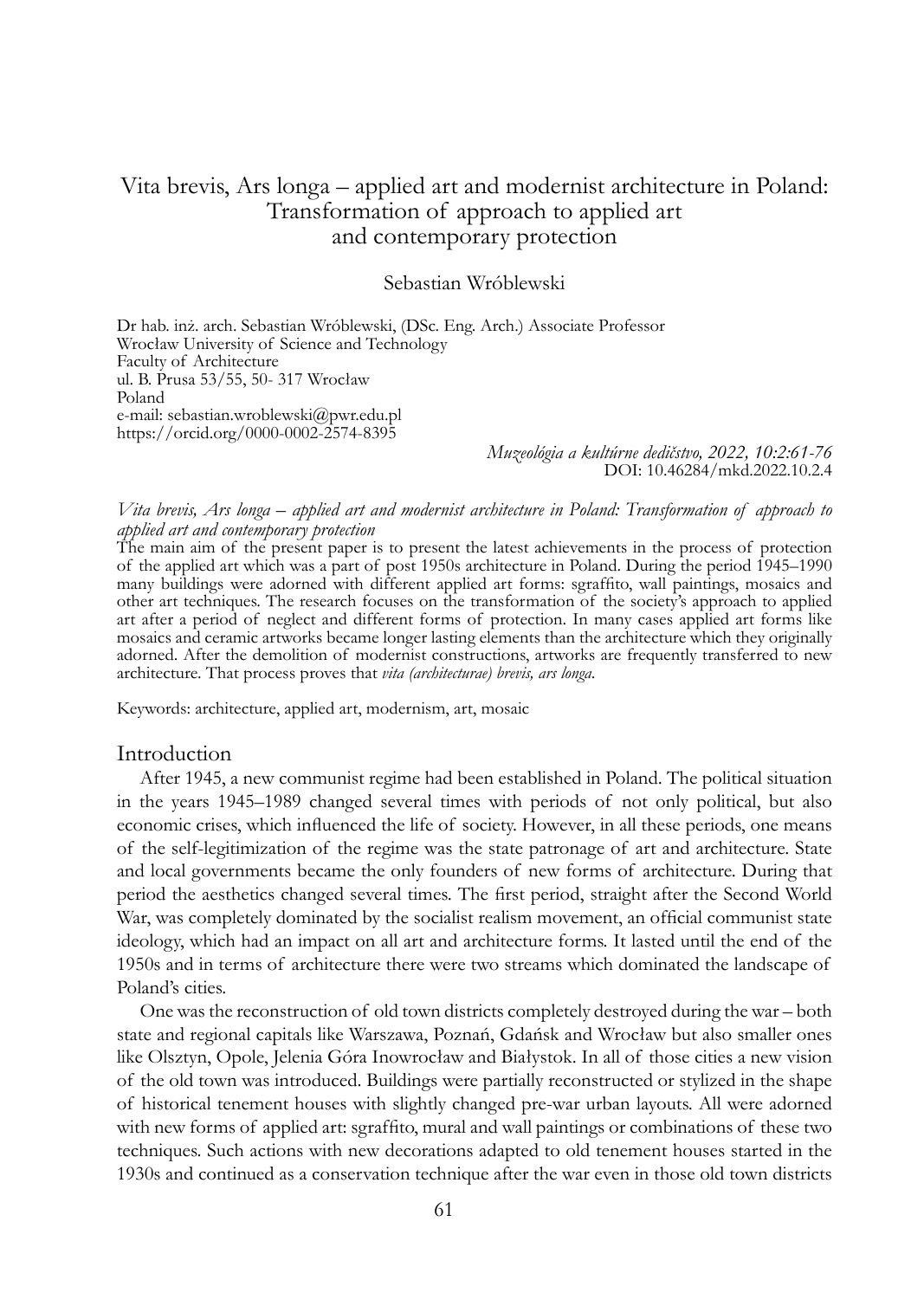which survived the war almost intact (Kraków, Lublin, Gliwice, Toruń). Wall paintings and murals were adapted to the historical backgrounds of facades and were usually much stylized in historical forms. Sgraffito, which was one of most popular and economical techniques, was much more daring. Artists who designed the sgraffito decorations used not only historical ornaments, but were also influenced by the new modernist movement in abstract art and used several geometric, abstract ornaments, combined with traditional iconography. Mosaic as a form of applied art decoration of tenement houses was rare and was mostly introduced outside main market areas, which had less strict conservation rules. Political propaganda was not the subject of these art forms or was more subtle than outside the old town districts, although social realism style representations also appeared, but mainly in interiors.

Other forms adhered to a second stream of architecture in Poland in the 1940s to 1960s, social realism, which appeared outside the old town districts. Usually, new buildings were stylized in Stalinist neo-classical exteriors or reduced, interwar modernist forms. The applied art which decorated the main public spaces and facades of these pieces of architecture usually had traditional iconographic images, closely related to political propaganda, or had purely decorative purposes. Mosaic and ceramic structures were more common techniques of decoration than wall paintings. Sgraffito techniques were also popular although also followed the rules of socialist realism and propaganda. The subjects of art were typical of the official state policy in art - social realism, and the depiction of revolutionists,<sup>1</sup> farmers and workers arranged in compositions derived from nineteenth-century academic genre paintings. Such works appeared mainly in major cities where new districts were designed (in Cracow – Nowa Huta and in Warsaw in the new MDM districts). Other representations of still life, floral and animal depictions were also made in all techniques and were approved by communist officials as the decoration of facades and interiors.

At the beginning of the period, in the late 1940s, all such iconography was based on purely academic, realist forms. Towards the end of the sixth decade iconography became much more abstract. Also, in Poland the political situation after circa 1960 had changed. The communist state allowed for much more freedom in art. All old forms of architecture were abandoned and the same happened in applied art. Modernist forms of architecture were fully introduced and the applied art which adorned new structures was also made in more experimental techniques. Ceramic tiles, new forms of mosaics (not from glass tesserae but from shattered glass or ceramic fragments), metal works or such new techniques as "piropiktura" dominated over mural paintings. Iconography was also changed. Figurative representations were mostly abandoned and replaced by more abstract images or completely abstract decorations. Political propaganda was completely abandoned or reduced to a subtle level – presenting the state as a patron offering state funding for beautiful art for all social strata in public buildings and spaces.

A similar situation came about in the same period in other communist bloc states: Czechoslovakia and Hungary, where politics allowed for more freedom in art. However, in the case of the German Democratic Republic, Albania and the Soviet Union, in which the regimes were continuing social politics, iconography derived from social realism forms still dominated in applied art. And although new modernist forms were introduced in architecture, social realism applied art was incorporated in facades and interiors and in many cases became

<sup>1</sup> Such depictions in the case of Poland were rather unique. For example, one such rare example is a mosaic in Warsaw's Empik building at Nowy Świat 15/17 St with a mosaic of Władysław Zych and his wife Wanda – the building and artwork were in 2022 inscribed into the register of monuments.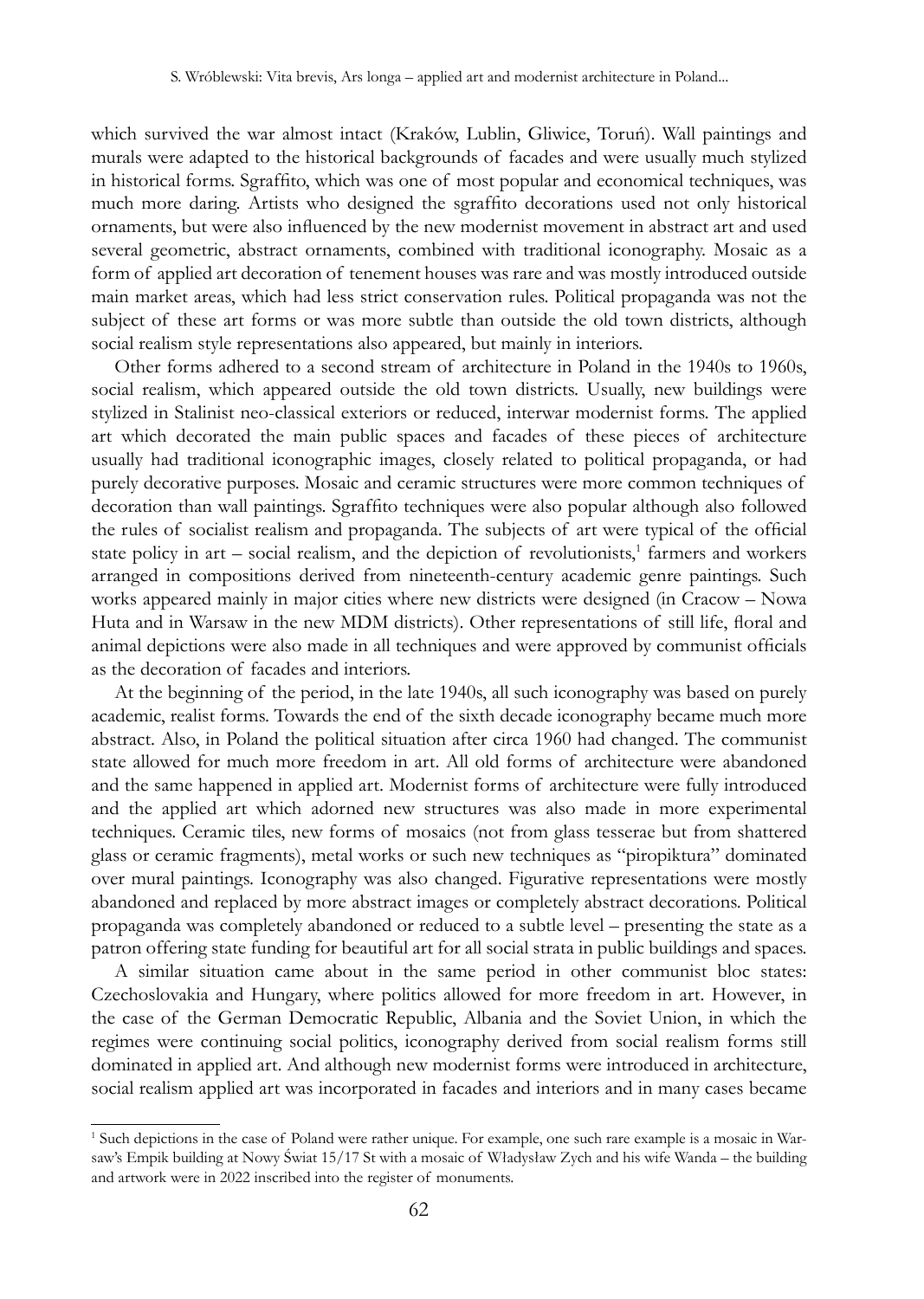the focal points of all important urban areas representing new socialist cities.<sup>2</sup>

Economic crisis and the collapse of socialist states in the late 1980s changed the whole situation. During the last decade of the twentieth century the state funding of applied art became rare, especially in Poland. Many buildings changed function, and lots of modernist structures were neglected. In that period in Poland the applied art which was used for the decoration of facades and interiors was not viewed in the common social awareness as valuable, due to its association with the previous period's aesthetics. Recent decades have brought a turnaround in approaches to applied art. Old town districts have been renovated with all applied art forms since the 1990s. However, contemporary times have different needs in terms of the functions of modernist architecture. Also, modern needs have proven many modernist buildings to be unsuitable in the face of new economic requirements (the thermal management of the buildings or the remedying of deterioration of constructions due to more than a decade of neglect), and the renovation of a modernist building with no aesthetic quality has no sense from an economical point of view. That, however, does not apply to the art used for the decoration of architecture in Poland's previous political system. A generational change has brought about also a change in social awareness. Society has started to appreciate the applied art of the 1950s –1980s and several actions to protect that heritage have been undertaken. The present paper focuses only on various actions towards the conservation of the modernistperiod (post-1950s) applied art performed in the current decade.

### Current research

Applied art in Poland's post-1945 period has recently become a field of study. However, the subject is not well known internationally. The largest publications on art and architecture in post-communist states do not include Poland's applied art from that period.3 In Poland's scientific circles, due to the very broad spectrum of material, there are several scholars who are focusing only on local, regional forms. One of the most important works on applied art in Southern Poland was created in 2015, by the curator of the National Museum in Cracow, Bożena Kostuch.<sup>4</sup> In that study Bożena Kostuch noticed an absence of preserved archive documentation on applied art in state archives and museums. Her research was based also on private documentation from artists' studios, rare archive and museum documents and press publications from the times of the creation of the artwork. In many cases some archive documentation is preserved in regional branches of SARP (Association of Architects). Original publications from the period of creation of art in communist Poland were rare. One of them is Irena Huml's book.<sup>5</sup> Applied art – both of the social realism period and modernist architecture in Warsaw – was described and catalogued in Paweł Giergoń's book edited by the Museum of Warsaw Uprising in 2014.<sup>6</sup> A monograph on life and important work of the artist

<sup>2</sup> For example in the case of Albania, one of the key structures of the urban composition of Tirana's Skanderbeg Square – the National History Museum – has one of the largest mosaics in the social realism style as a major part of its architectural composition. Also, in Berlin's new communist districts designed in the Alexanderplatz area, many buildings were decorated in similar way, one of the most important being the modernist high rise building Haus des Lehrers with a mosaic and mural frieze of Mexican and social realism iconographic genesis.

<sup>3</sup> CHAUBIN, Frédéric. *CCCP. Cosmic Communist Constructions Photographed*. Koeln: Taschen, 2019.

<sup>&</sup>lt;sup>4</sup> KOSTUCH, Bożena. *Kolor i blask. Ceramika architektoniczna oraz mozaiki w Krakowie i Małopolsce po 1945 roku. Kr*aków: Muzeum Narodowe, 2015.

<sup>5</sup> HUML, Irena. *Polska sztuka stosowana XX w*. Warszawa: Wydawnictwa Artystyczne i Filmow, 1978.

<sup>6</sup> GIERGOŃ, Paweł. *Mozaika warszawska. Przewodnik po plastyce w architekturze stolicy 1945–1989*. Warszawa: Muzeum Powstania Warszawskiego, 2014.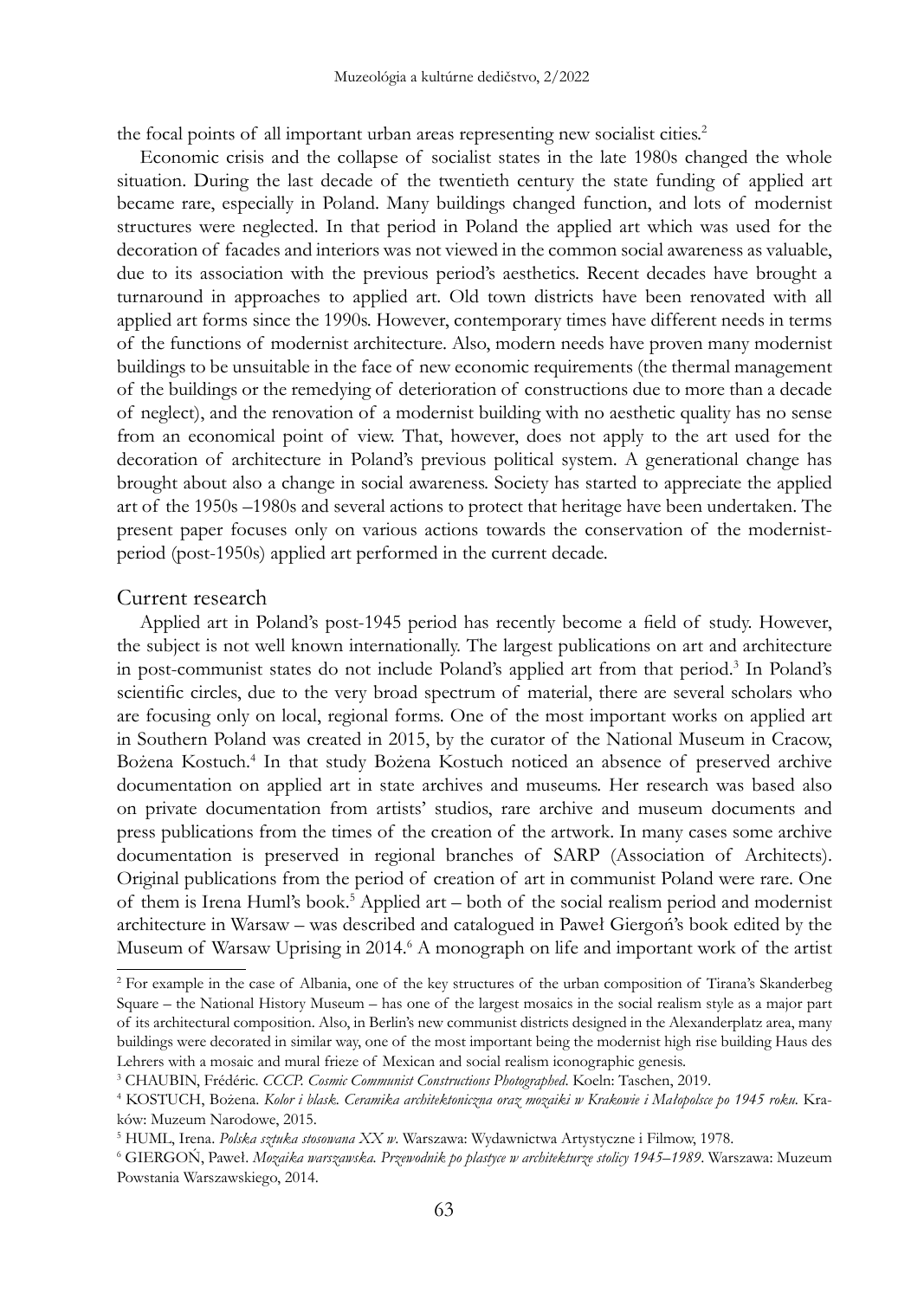Tychy was published in 2021 by Patryk Oczko,<sup>7</sup> one of the first works dedicated solely to one artist. The subject of applied art as a problem of the decoration or colour of modernist or reconstructed structures of old town districts has appeared in monographies resulting from several international conferences dedicated to these matters<sup>8</sup> or to Polish cultural life in that period.<sup>9</sup>

The problem of sgraffito decoration in terms of iconography, materials and conservation has been tackled in several works.10 Generally, that technique of decoration with wall painting dominated in old town districts or new constructions made in the early 1950s and became very rare in the following years, where an evolution towards more geometric forms might be observed.11 Mosaic as a decoration of applied art also underwent an evolution, with changes to the materials used in its construction and aesthetics being combined with new techniques. Only a few examples of old mosaic techniques can be observed in the old town districts, in which glass tesserae or ceramic tiles were used. The iconography and forms of expression were traditional. From 1951, a new state enterprise – Przedsiębiorstwo Państwowe Pracownie Sztuk Plastycznych (PSP) – practically had a monopoly on public orders for art.<sup>12</sup> New forms of mosaic, in which artists started in the next decades to use shattered glass, stone, larger parts of ceramic tiles or new experimental techniques and technologies like piropiktura (a new technique invented by Helena and Roman Hussarski,<sup>13</sup> which literally means fire-paintings) or metal decorations combined with ceramic materials, became very varied. Bożena Kostuch noticed that in public debate of the 1960s mosaic as an art form was evaluated more highly than wall paintings, having similar colour palettes and more enduring colours over time. This serves to explain the popularization of the technique in both representative (offices, department stores, restaurants, hotels, galleries etc.) and housing architecture.<sup>14</sup>

In old town districts the latter technique of mosaic with shattered glass fragments and ceramic structures appeared occasionally (Opole – corner of ground floor of tenement house at Krakowska/Franciszkańska Street; Olsztyn – oriel decoration of the 1900s tenement house in the western frontage of Old Town Market; Sokołowsko and Gliwice – a few decorations of

<sup>&</sup>lt;sup>7</sup> OCZKO, Patryk. *Franciszek Wyleżuch.* Tychy: Urząd Miasta Tychy i Muzeum Miejskie w Tychach. 2021.<br><sup>8</sup> JAGIELLAK - Anna SWLATEK - Paulina Jedel - *Polichromie i saraffita na fasadach ośrodków staromiejskich o* 

JAGIELLAK, Anna, SWIĄTEK, Paulina [eds]. *Polichromie i sgraffita na fasadach ośrodków staromiejskich odbudowanych po 1945 r. : Kreacja i konserwacja : Materiały Krajowej Konferencji z okazji 35-lecia wpisu Starego Miasta w Warszawie na Listę światowego dziedzictwa UNESCO*, *Warszawa, 24–25.09.2015*. Warszawa: Miasto Stołeczne Warszawa, Narodowy Instytut Dziedzictwa, 2015.

<sup>9</sup> STROŻEK, Przemysław. *Polskie życie artystyczne w latach 1944–1960. Tom 4. Rok 1950*, Warszawa: Wydawnictwo "Liber pro Arte", 2012; KESLING, Katarzyna, STACEWICZ-PODLIPSKA, Joanna. *Polskie życie artystyczne w latach 1944–1960. Tom 5. Rok 1951.* Warszawa: Instytut Sztuki Polskiej Akademii Nauk, 2014.

<sup>10</sup> BALIŃSKA-CIĘŻKI, Dorota, WRÓBLEWSKI, Sebastian. Sgraffito - zdobnictwo elewacji w XX w. jako wyraz ideologii, mody i autorskich pomysłów. In: GAWĘCKA, Barbara Maria, JANKOWSKI, Aleksander [eds]. *Studia z historii sztuki polskiej XIX-XX wieku : ikonografia malarstwa religijnego czasów porozbiorowych : kolor w architekturze historycznej*. Bydgoszcz: Wydawnictwo Uniwersytetu Kazimierza Wielkiego, 2017, pp. 241–271; DOLEŻYŃSKA- SEWER-NIAK, Ewa. *The façade decorations of the tenement houses in Olsztyn's Old Town before and after the Second World War*. In: *Color Research and Application.* Vol. 44 no. 4, 2019.

<sup>11</sup> WRÓBLEWSKI, Sebastian. Nowa sztuka w nowym społeczeństwie : wybrane aspekty sztuki towarzyszącej architekturze z drugiej połowy XX wieku w Polsce. In: PEŘINKOVÁ, Martina, NEDVĚD, Martin [eds] *8. Architektura v perspektivĕ 2016 : sborník příspěvků z mezinárodní konference*. Ostrava: VŠB - Technická univerzita Ostrava, 2016, pp. 243–252.

<sup>12</sup> GIERGOŃ, *Mozaika warszawska*… p.11.

<sup>13</sup> KOSTUCH, *Kolor i blask*... p. 22.

<sup>14</sup> KOSTUCH, *Kolor i blask...* pp. 17–18.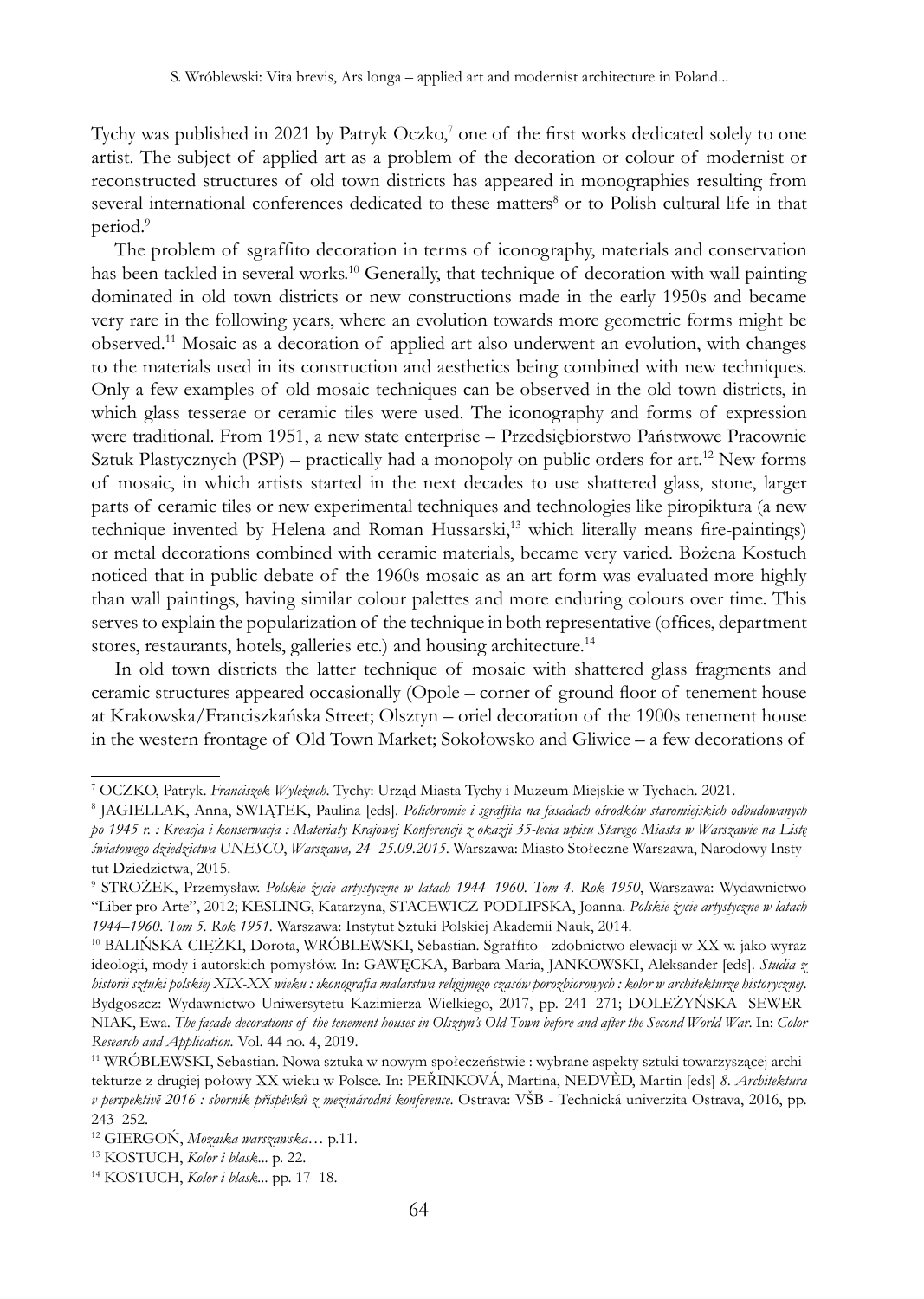the nineteenth-century tenement houses – all made in the 1960s) and usually it is omitted in publications on applied art from those cities, focusing on sgraffito and wall painting techniques. Since circa 2010 many newspaper and internet publications on single art objects have appeared focusing on the problem of the protection of art neglected, forgotten or threatened with destruction along with the rest of modernist buildings it adorns. Applied art has also been described in popular publications on post-war architecture in Poland.<sup>15</sup>

# Modernist heritage: Transformation of views

After 1990, architecture from the previous period was generally regarded as "old fashioned". Many structures underwent renovations and modernizations which changed their architecture. Society wanted new daring architecture from the new era, so old buildings associated with the period of communism were in many cases neglected. Applied art which decorated the exteriors and interiors was also regarded as belonging to that previous aesthetic period and was in many cases covered by new materials or destroyed. Bożena Kostuch in her work presented many such examples of lost artworks.<sup>16</sup>

After the political transition, many former factories and offices built in the modernist period had their access restricted or were closed. Buildings which were owned by companies no longer had any contemporary purpose and during recent years have been destined to face demolition. In many cases a typical modernist structure offers no economic justification to be renovated. There are several reasons for which it might be better to demolish an old building and replace it with new architecture: the costs of both the renovation of inner infrastructure and the thermal management of buildings are the most common hurdles; however, the deterioration of constructions due to more than a decade of neglect has also in many cases been impossible to overcome. Especially in the case of buildings with no aesthetic architectural quality there is no need to protect deteriorated buildings. Many companies' buildings were designed as typical projects, used several times in different locations, so they do not represent high quality modernist architecture. However, quite a different approach is required with unique architecture designed by eminent architects or with daring design solutions. The importance for culture of that architecture has been underlined by architecture historians since the beginning of the current century. Applied art was always an integral part of such designs and underlines the "uniqueness". The new generation, which grew up in modern Poland, has no bad associations with the previous period's art and architecture so a new interest in an "old-fashioned", nostalgic aesthetic appeared. With that interest a realisation of the need for the protection of preserved architecture and applied art also arose. Due to the actions of many local, regional societies, many modernist buildings and applied art forms are currently protected by law and are conservated.

## Protection of applied art: Renovation and transition

"Currently, the most vital legal regulation dedicated to the protection of cultural heritage in Poland is the Act of 23 July 2003 on the protection and care of monuments".17 That act also

<sup>15</sup> CYMER, Anna. *Architektura w Polsce 1945–1989.* Warszawa: Centrum Architektury Narodowy Instytut Architektury i Urbanistyki, 2019; SPRINGER, Filip. *Księga zachwytów*. Warszawa: Agora SA, 2016, pp. 27, 74, 345–347, 413–415.

<sup>16</sup> KOSTUCH, Kolor i blask... pp. 145–150, 282–307, 325–333, 380–381, 446–447, 468–477.

<sup>17</sup> DWORZECKI, Jacek, NOWICKA, Izabela, URBANEK, Andrzej, KWIATKOWSKI, Adam. Protection of national heritage in the light of the applicable law and the actions provided in this area by police in Poland. In: *Muzeológia a kultúrne dedičstvo*, 4/2020. pp. 180–181; *Act of 23 July 2003 on the protection and care of monuments Journal of Laws of 2003,* No. 162, item 1568.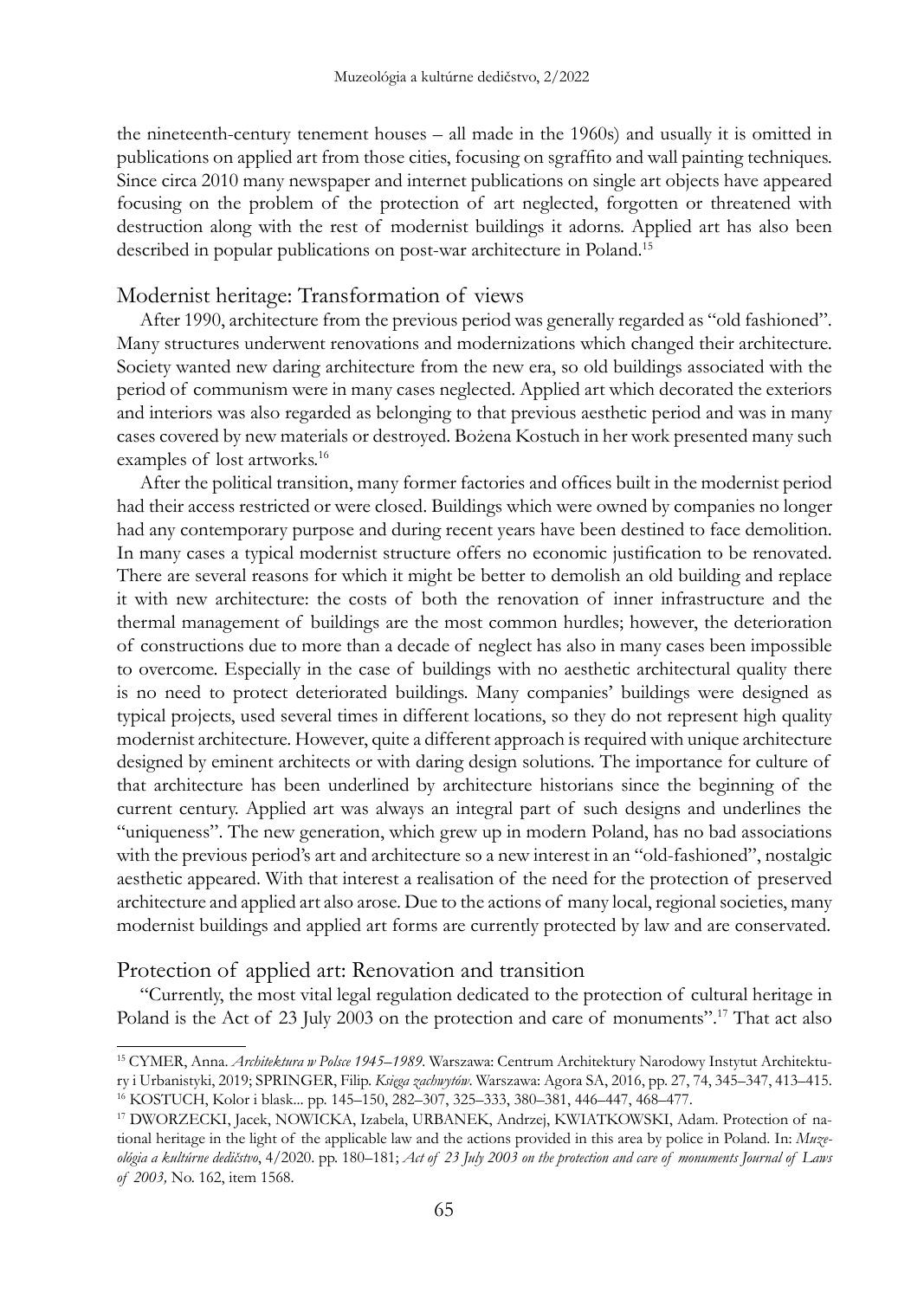describes the means of protection of contemporary heritage. In case of old town districts, applied art on architectural facades could be protected by the inscription into the register of monuments as part of an urban layout or as an individual monument. In both cases any action is supervised by the local monument conservation office. (Some urban structures are also inscribed on the list of National Monuments, or in case of Warsaw represented on the UNESCO World Heritage List).



**Fig. 1:** *Interior mosaic by Krystyna Zgud-Strachocka in Kijów Cinema in Cracow after restoration. General view and detail. 2016.* Fot. Author

Modernist architecture could be inscribed into the register of protected monuments with all applied art forms as a coherent design, so any renovation action also has to be supervised by the local office of the state monument conservator. There are several cases in which a whole building with applied art has undergone a complete renovation after it was inscribed into the heritage monument register or shortly before that. One of the most elaborate designs is the Kijów Cinema in Cracow, designed by Witold Cęckiewicz with Jerzy Tombiński, Andrzej Kozłowski, Mieczysław Wrześniak, Adam Turczyński, Krystyna Strachocka-Zgud, Jerzy Chronowski and Jarosław Kosiniak in 1960–1967.18 The inscription into the register was made in 2016.<sup>19</sup> However, in 2014, that modernist architecture was renovated, with changes made to the front façade window which had originally been designed to exhibit the spectacular mosaic wall in the main hall. The mosaics both in the hall and on the rear elevation were cleaned and renovated.<sup>20</sup> The interior mosaic is one of the greatest of its kind in Poland and since renovation has been covered with a special protective layer of a substance which is graffitiproof. The mosaic is a masterpiece created by Krystyna Zgud-Strachocka in 1965.<sup>21</sup> It is an artwork of 325 m<sup>2</sup> surface made with ceramic, glazed tiles of semi relief forms. The author wanted to express the depth and beauty of space and used blue, turquoise and green patina colours which contrasted with the modernist white exterior and was visible especially in the night-time views through the façade window. The tiles were manufactured by the "Kamionka" cooperative factory of Łysa Góra near Brzesko, as were many other mosaic tiles from the southern Poland region and Cracow (Fig. 1). The external mosaic on the rear façade was

<sup>18</sup> https://szlakmodernizmu.pl/baza-obiektow/kino-kijow/. Accessed June 10th, 2021.

<sup>19</sup> Narodowy Instytut Dziedzictwa, accessed June 10th, 2021, https://www.nid.pl/pl/Informacje\_ogolne/Zabytki\_w\_Polsce/rejestr-zabytkow/zestawienia-zabytkow-nieruchomych/stan%20na%2030.09.2020/MAL-rej.pdf

<sup>20</sup> SURÓWKA, Karol. *Legendarna mozaika z Kina Kijów w nowej odsłonie.* Accessed June 10th, 2021, https://www.radiokrakow.pl/wiadomosci/krakow/legendarna-mozaika-z-kina-kijow-w-nowej-odslonie/

<sup>21</sup> KOSTUCH, *Kolor i blask...* pp. 202–209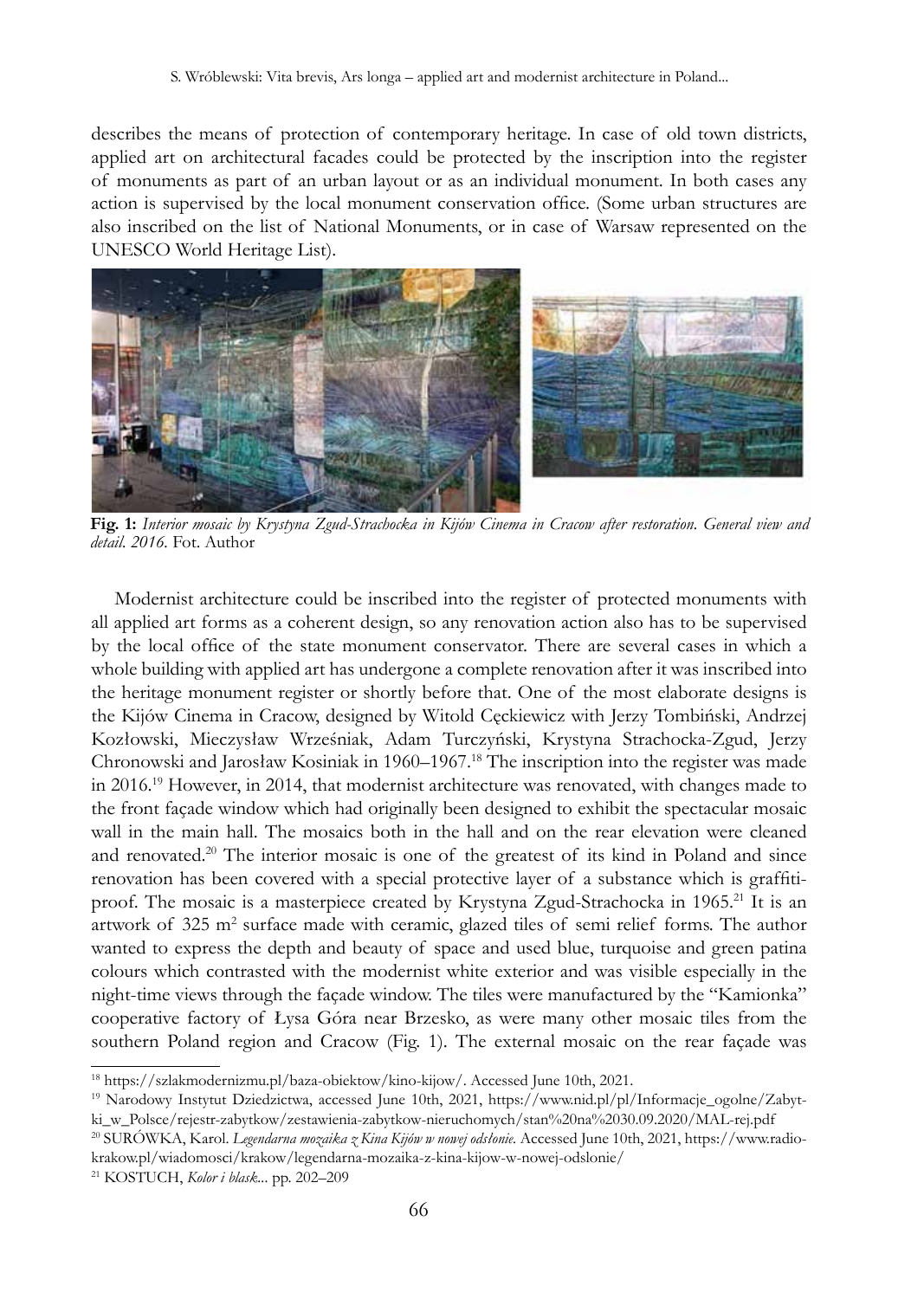designed by the architect himself in 1967 with typical factory-produced ceramic tiles, and in 2014 was also renovated and covered with impregnate.<sup>22</sup> A spectacular iconographic, mosaic image of a circular red sun on the elevation was contrasted with the white geometric solids of the architecture (Fig. 2).



**Fig. 2:** *Rear façade of Kijów by Witold Cęckiewicz after restoration. 2016.* Fot. Author

Similar actions have been performed in other cities (Szczecin cinema building among them). Many interesting pieces of architecture have not been inscribed into the register despite having unique forms of design and unique applied art adorning their facades. Some, like the City House of Culture in Radomsko from 1968, have been renovated with respect to all applied art detail.<sup>23</sup> Others are awaiting the process of renovation and inscription for protection. In the case of Radomsko's building, new lighting highlighted the original mosaic tiles and semi-relief sculptures (Fig. 3). In Katowice, the pavilion of the Bureau of Art Exhibitions and Cepelia (now owned by the city) was designed in 1972 by Stanisław Kwaśniewicz and was decorated with an original mosaic and frieze by Teresa Michałowska-Rauszer and Jerzy Kwiatkowski.<sup>24</sup> Both the frieze, which is reminiscent of Antique figurative friezes, and the mosaic made of light green shattered glass need renovation, although both applied art forms are preserved well with only a patina of dirt visible. The pavilion will be protected with all its original layout and decoration by the inscription of all of the modernist complex of architecture in that part of city. The same technique of mosaic with the use of shattered glass but with more spectacular colours designed in vertical belts was utilised by Włodzimierz Ściegienny in 1968–1974 for Częstochowa's pavilion of the Bureau of Art Exhibitions and Cepelia.25 The building still awaits renovation, and despite being a creation of one of the most eminent local architects and

<sup>22</sup> https://www.bryla.pl/bryla/1,85301,16733647,Modernistyczna\_mozaika\_odzyskala\_dawny\_blask.html accessed June 10th, 2021.

<sup>23</sup> https://www.mdkradomsko.pl/. Accessed June 10th, 2021.

<sup>24</sup> http://bwa.katowice.pl/o-nas/historia-galerii/. Accessed June 10th, 2021.

<sup>25</sup> MALEC-ZIĘBA, Emilia. *Korelacje architektury i sztuki w twórczości Włodzimierza Ściegiennego.* In: *Państwo i Społeczeństwo.*  2020 (XX) nr.3. pp. 70, 76–79.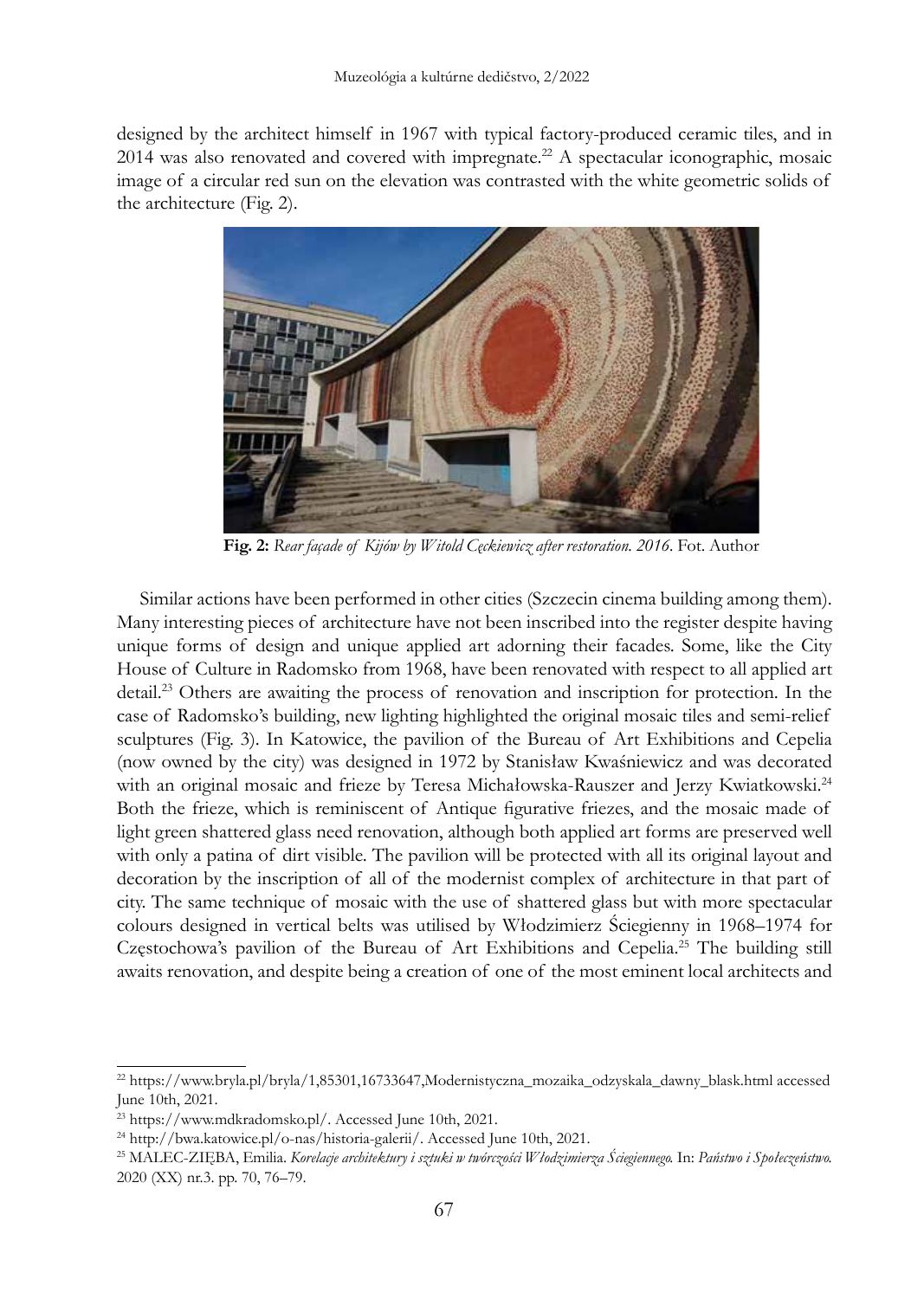S. Wróblewski: Vita brevis, Ars longa – applied art and modernist architecture in Poland...



**Fig. 3:** *Radomsko – City Cultural Centre after the restoration of applied art forms. General view and detail of mosaic*  with new illumination which highlights the vertical composition of the mosaic. 2016. Fot. Author



**Fig. 4:** *The Cepelia and Bureau of Art Exhibitions (now City Art Gallery) in Częstochowa. 2021. General view and detail of deteriorated façade mosaic by Włodzimierz Ściegienny.* Fot. Author

artists, $26$  it is threatened with demolition. Also, the mosaic is in a state of deterioration due to a lack of conservation (Fig. 4). The conservation of such mosaics – made from 3D fragments of shattered glass or irregular stones – requires much more complicated conservation work. Such mosaics are more vulnerable to climate. The base strata of the underlay, which is usually also welded, is the first part to repair. All the "pieces" of mosaic are more unique than typical tesserae and therefore harder to replace. However, modern techniques of conservation allow even complicated 3D mosaic surfaces to be covered with protective strata. In the case of more "typical" mosaics made from ceramic tiles or ceramic fragments, the glaze is usually damaged due to processes of deterioration. In communist times artists used factory made products of low technical quality (though even with the famous "Kamionka" tiles, after a few decades with no conservation the surface layer of glaze might be damaged). If the factory's ceramic is

<sup>&</sup>lt;sup>26</sup> The architect also created several other architectural forms with spectacular applied art in Częstochowa city including: the Archeological Pavillion of Lusatian Culture from 1965 – now replaced with a modern structure; the fountain of 1964 called Ms Kowalska – currently renovated; and the Palace of Weddings of 1987 – with recently renovated interiors. All his works were described in the 2005 album "Ars Longa – Vita Brevis" by his wife Karolina Ściegienny, who was also an eminent artist, co-working with her husband.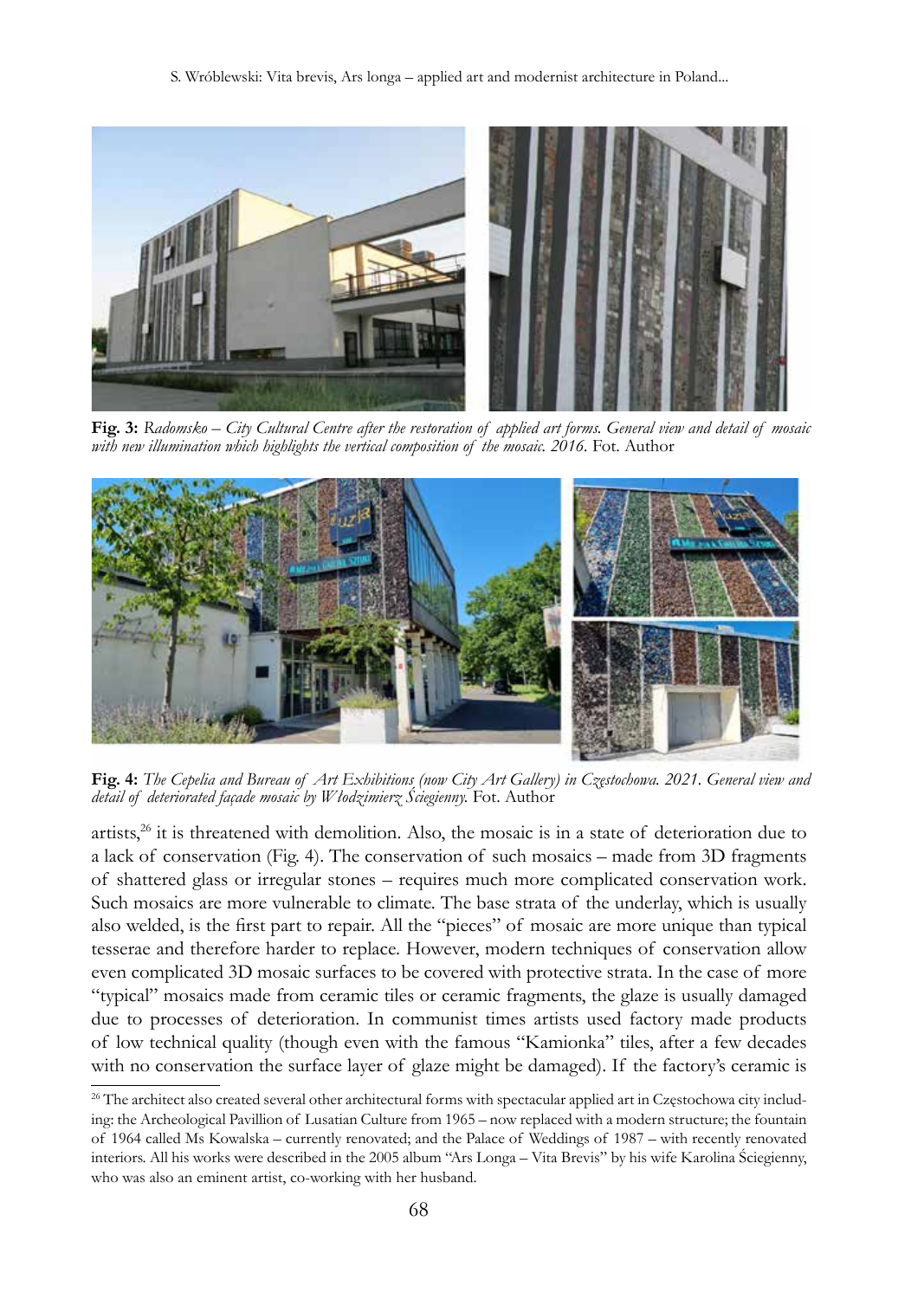damaged it might be replaced with contemporary, similar fragments, and renovation works are sometimes supervised by the artists themselves (Legnica, Warsaw etc.).

A rising level of social awareness allows the preservation of applied art forms in cases where the architecture is not unique, so does not have to be protected, but needs restoration and adaption to modern requirements, such as to contemporary thermal specifications. For example, in the Czestochowa school building (Szkoła Podstawowa nr 21, Sabinowska 7/9 St.) of the 1930s, a thermo-isolation system was planned and a part bearing a mosaic of the local artist Stanisław Łyszczarz from the  $1970s^{27}$  was saved on the façade and "framed" with a new form (Fig. 5); although there were no legal regulations protecting the artwork the value of the mosaic was appreciated by officials and local society alike. A similar action with more modern additions being made to older architecture was performed in Tarnowskie Góry city. During the recent renovation of Tarnowskie Góry Cultural Centre, the main façade was largely rebuilt; however, this was carried out with the exposition of a mosaic by Stefan Suberlak from 1973,<sup>28</sup> which in its new architectural frame was highlighted and illuminated (a mosaic by Jan Nowak in the interior also being renovated and exhibited).



**Fig. 5:** *School façade mosaic by Stanisław Łyszczarz in Częstochowa after modernisation works. 2016.* Fot. Author

There is also in the Polish legal system a possibility for the protection by inscription into the register of heritage monuments only an applied art structure ("a movable monument" heritage register) and not the whole building with all decorations – however such inscription does not indicate the direct protection of the material form, especially in cases where the original owner of former factories or businesses does not exist or in the case of modernist buildings destined for demolition. In Kowary at the former carpet factory (closed in 2009) in 1978 a large 8 x 9 m applied art form was made under the direction of Stanisława Lewkowicz.29 The façade mosaic was shaped as a sort of commercial – a carpet form – and is one made in a traditional form of ceramic tesserae of 2 x 2 cm in 18 colours (169,000 pieces). Thanks to local activists, the mosaic was inscribed into the communal evidence of monuments (a lower form of legal protection of monuments in the Polish system than the register which is supervised by the state through branch offices of the national conservator of monuments). Such form of protection does not directly have influence on the current state of protection. In the Kowary case, local society wanted to renovate the privately owned artwork, slowly deteriorating due to the weather conditions

and neglect; however, the current owner does not respond to requests. The biggest problem with the process of protection of applied art is usually in gaining the cooperation of the owners of business utility buildings in smaller cities. In larger cities the social awareness of the importance and value of art is high. Each new "discovery" of applied art, covered since

<sup>27</sup> http://obiektywniej.blogspot.com/2017/04/czestochowa-modernizm-u-stop-jasnej-gory.html. Accessed June 10th, 2021.

<sup>28</sup> https://tck.net.pl/wystawy/mozaika-2/. Accessed June 10th, 2021.

<sup>29</sup> https://www.bryla.pl/mozaika-w-kowarach-w-gminnej-ewidencji-zabytkow-dywan-z-tysie-

cy-kolorowych-plytek-jest-piekny. Accessed June 10th, 2021,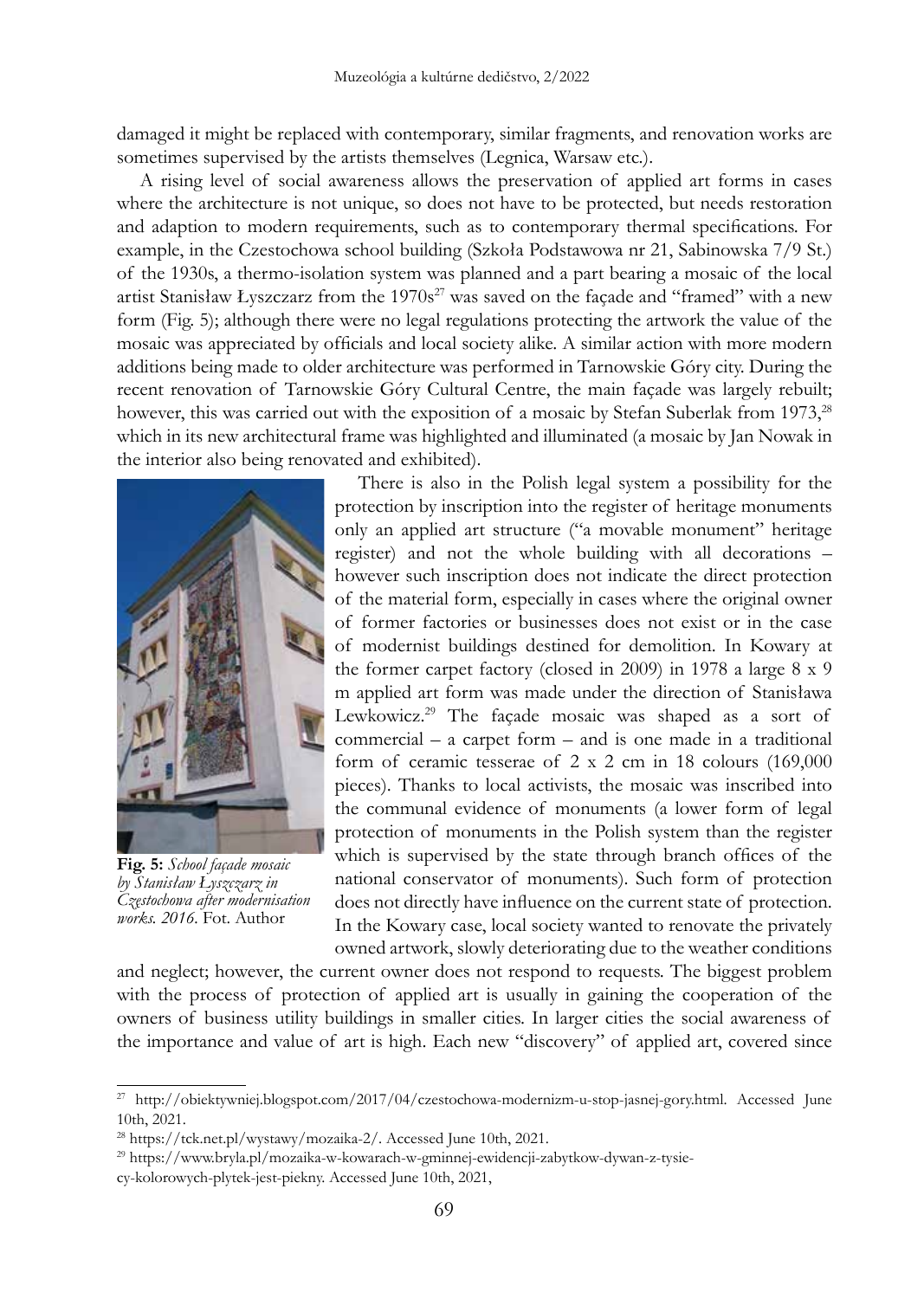the 1990s, is announced in internet articles and press publications.<sup>30</sup> In smaller towns a lack of cooperation between owners and the conservator of monuments is visible. In Iłowa in 2017 the Lubuski Voivoidship Conservator of Heritage Monuments registered the mosaic of a local supermarket;<sup>31</sup> however, the owner of the building appealed that decision. The following year the Polish Ministry of Culture upheld the decision of the conservator. The owner does not want to conservate the applied art and, despite the legal protection, the effect of neglect is visible. The mosaic is a unique frieze, curved on façades, with bas relief ceramic tiles attributed to Adam Sadulski (during the process of inscription no documentation was found, attribution being made based on style and form of art). The iconography of the image represents not only abstract forms but also medieval – fairy-tale silhouettes and fragments of the legend of St George. Due to a long period of neglect the glazed surface of the tiles has been damaged which is causing further destruction of the artwork.

Inscription into the register or evidence of only the applied art form limits the activity of the owner of the building; however, the conservator of monuments cannot object to the demolition of the whole building.

In such cases the most common practice is the transfer of the mosaic or other art form to a new location with conservatory documentation of the applied art in situ, conservation works and transport. In cases where a new location has not been decided upon, the mosaic stays in the storage of the state conservators of monuments office. For example, in Gdańsk's former Neptun cinema, after the demolition of the structure, a large (c. 600 m<sup>2</sup>) façade mosaic made by Anna Fiszer in the 1950s was cut off the walls and taken to such storage at the expense of the new investor who had demolished the modernist building.<sup>32</sup> The mosaic was preserved in good condition and was designed of 50 x 50 cm square concrete slabs with an abstract composition of yellow, white, black and grey colours, so de-assemblage was not a complicated process. The action had been initiated by local art historians.<sup>33</sup>

The transfer of applied art to new structures by new private or state firm owners and the adaptation of the structure of such artworks to new settings has recently become one of the major trends in contemporary architecture in Poland. In fact, we might observe an interesting trend in the designing of contemporary architecture adapted to the work of art instead of art adapted to the composition of architecture. One of the best examples of preserved applied art from the twentieth century arranged in a new composition is the new railway station in Oświęcim. For a long time railway stations were not sufficiently renovated and even with recent renovations there are some controversies. In Szczecin main railway station's hall only one mosaic was inscribed into the register and protected in the new renovation works while the rest of the applied art decorations on the pillars (1970s decoration of glass and ceramic mosaic tiles, stone pebbles and even sea shell done by Kazimierz Błonka) was covered by new

<sup>30</sup> BIAŁAS, Kamil. *Warszawa: podczas remontu baru mlecznego odkryli mozaikę z PRL.* 05.06.2021. Accessed: June 10th, 2021, https://www.whitemad.pl/warszawa-podczas-remontu-baru-mlecznego-odkryli-mozaike-z-prl/

<sup>31</sup> Lubuski Wojewódzki Konserwator Zabytków. Accessed June 10th, 2021, https://www.lwkz.pl/web/item/show/ id/1679

<sup>32</sup> *Capital Park przekazał mozaikę Anny Fiszer z kina Neptun w Gdańsku*. Accessed: June 10th, 2021, https://dziennikbaltycki.pl/capital-park-przekazal-mozaike-anny-fiszer-z-kina-neptun-w-gdansku/ga/9747352/zd/17775046.

<sup>33</sup> MORITZ, Katarzyna. *Rusza rozbiórka mozaiki Anny Fiszer z kina Neptun.* Accessed June 10th, 2021, https://www. trojmiasto.pl/wiadomosci/Rusza-rozbiorka-mozaiki-Anny-Fiszer-z-kina-Neptun-n98171.html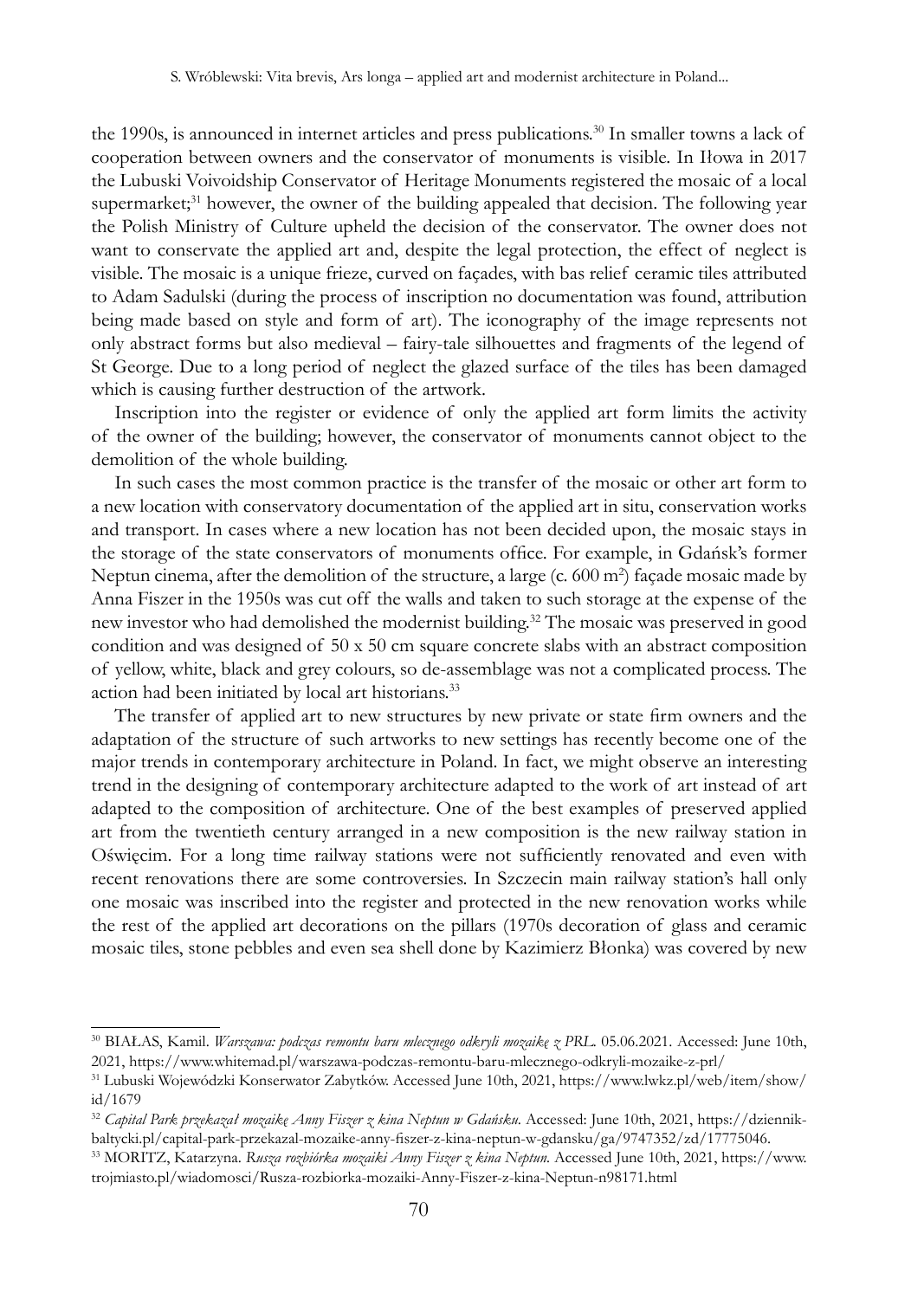elements despite the protests of local society.<sup>34</sup> A major mosaic was illuminated and installed in the modern interior. In Szczecin the building of the main railway station was not a modernist construction but was only redecorated in the 1970s, and a similar operation was performed in Bytom railway station. There, in the hall of the railway station from the 1930s, Kazimierz Gasiorowski made a large mosaic on the side wall in the 1960s.<sup>35</sup> The composition is abstract with distinct red squares made of glass contrasting with brown, white and black stones. An asymmetry was underlined by placing red parts to the right side of the mosaic and a contrast made between rectangular shapes and amorphic cloudy forms. In 2017 a renovation of the hall was performed with the cleaning of the mosaic, which became, as in Szczecin, a major artwork of the building focusing the interest of spectators. New decoration of the interiors was tailored to the horizontal composition of Gąsiorowski's work with stripes of wall panels and paintings of sharp straight lines making a contrast with the more amorphic composition of the mosaic (Fig. 6).

Kazimierz Gąsiorowski was also the artist who created in the same iconographic stylistics a mosaic for Oświęcim railway station in 1964–65.36 The artwork of 4.6 m height and 24 m length weighed 100 tons and was designed for the modernist building rebuilt in 1962 by Karol Fojcik, $37$  where it was displayed above the cash registers, opposite the entrance. The main façade was of glass wall, which also like in Cracow's Kijów cinema had allowed, before demolition, the exposition of internal artwork, which was not inscribed into the register of monuments but was saved during the process of the redesigning and rebuilding of the new railway station. The new building was opened in June 2020 and it is an original and spectacular, contemporary work of architecture closely connected with Gąsiorowski's art. The mosaic was 3D scanned and cut into four sections with the background. Conservation brought back the original colours after the cleaning. The artwork was created from black, grey and white stones and shattered glass in intensive red, black and white colours. Like in Bytom's artwork, it is mostly abstract in its composition (although in the case of Oświęcim the red part might have symbolic meanings and there is no strict rectangular composition of shapes but more cloud-like, smooth figures), underlining horizontal lines, which suits contemporary modernist buildings. The architect Paweł Kośmicki designed the new building with a perfect exposition of the mosaic, which is protected by roof shading. In the case of Oświecim railway station there is another unique solution – a layout of greenery in front of the mosaic has been designed by the landscape architect Marzena Świtalska. The pattern of the greenery is carefully accordant to the composition of the mosaic. The new railway station has become an open-air gallery in which the applied art serves its original purpose – the public, egalitarian presentation of art – and is a spectacular architectural monument dedicated to the victims of the nearby Auschwitz German Nazi Concentration Camp (Fig. 7).

<sup>34</sup> URBANOWICZ, Witold. *Modernizowany Szczecin Główny: Mozaiki częściowo zasłonięte płytami.* Accessed June 10th, 2021, https://www.transport-publiczny.pl/mobile/modernizowany-szczecin-glowny-mozaiki-czesciowo-zasloniete-plytami-51460.html.

<sup>&</sup>lt;sup>35</sup> GZOWSKA, Alicja. "Fabryki ruchu". Z problematyki dworców kolejowych w Polsce w latach 60. i 70. XX wieku. Miejsce 2/2016. Accessed June 10th, 2021, http://miejsce.asp.waw.pl/fabryki-ruchu-2/.

<sup>36</sup> BIAŁAS, Kamil. Mozaika ze starego dworca w Oświęcimiu uratowana. Ozdobi nowy dworzec. 28.03.2020. Accessed June 10th, 2021, https://www.whitemad.pl/mozaika-ze-starego-dworca-w-oswiecimiu-uratowana-ozdobi-nowy-dworzec/

<sup>37</sup> KOSTUCH, *Kolor i blask…* pp. 406–407.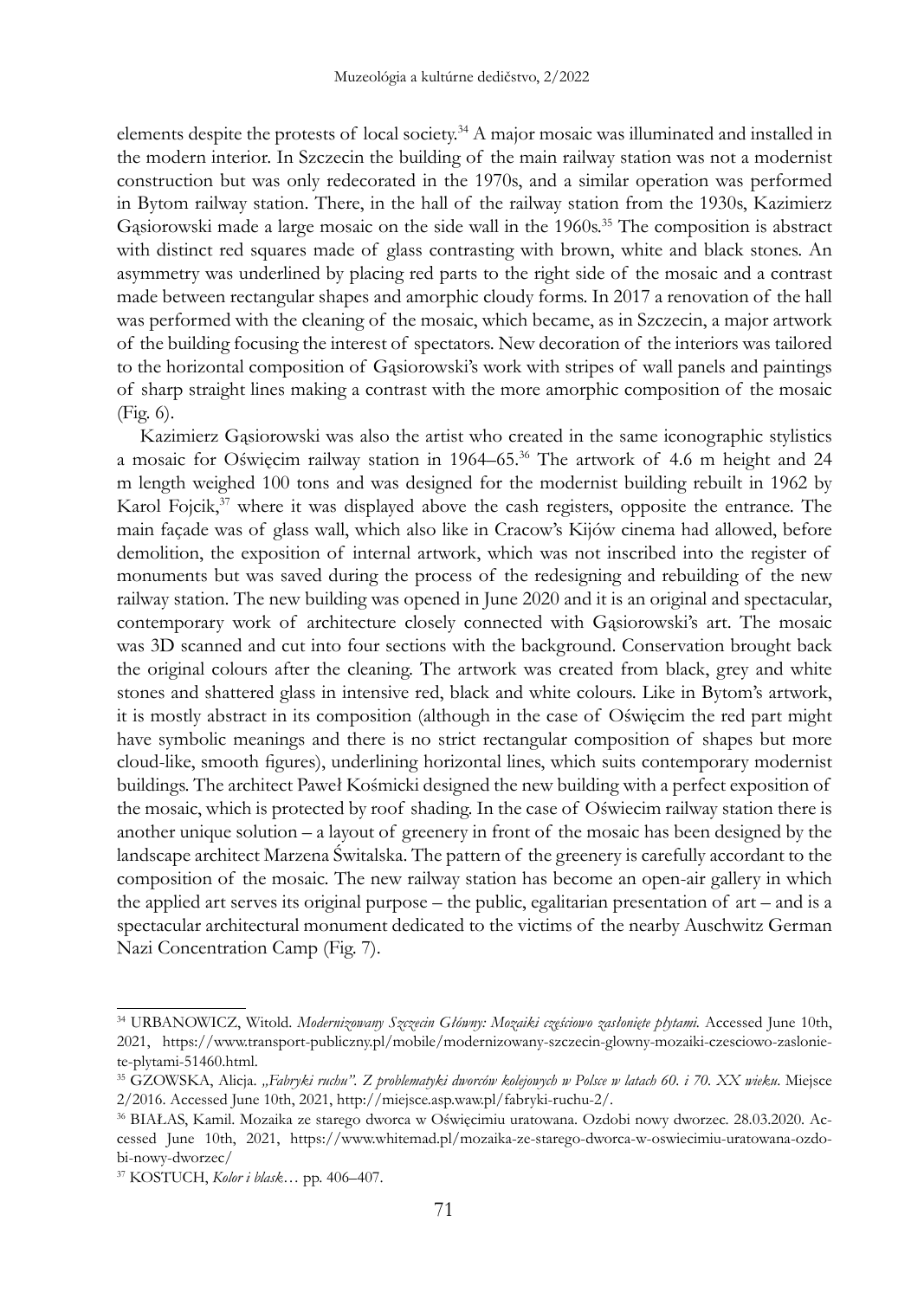S. Wróblewski: Vita brevis, Ars longa – applied art and modernist architecture in Poland...



**Fig. 6:** *Bytom – railway station hall after restoration with mosaic by Kazimierz Gąsiorowski. 2021. Fot. Author*



**Fig. 7:** *Oświęcim – new building of the railway station with mosaic by Kazimierz Gąsiorowski. 2021. General view and detail of restored artwork.* Fot. Author

A new phenomenon in applied art from the twentieth century in which interior art or part of a façade becomes exterior art decoration or isolated artwork can be observed in other cases. For example, in Tychy,<sup>38</sup> the former ZEG (electronics for the mining industry) factory office building of 1969 was demolished in 2016. It was decorated with the most interesting artwork of Franciszek Wyleżuch (who created for Tychy several mosaics of his own design or with the cooperation of architects and artists, one of his artworks – the PKO mosaic – recently being destroyed), a mosaic which represented integrated circuits in the form of a colourful abstract, graphic composition. Franciszek Wyleżuch used ceramic tiles from the Kamionka Cooperative in bright colours, and arranged them in a three-dimensional system, creating a spectacular and unique artwork (the closest analogy of such architectural decoration being found in modernist Mexican architectural decorations of the same period). After the decision of demolition was

<sup>38</sup> *Socmodernistyczne mozaiki azulejo.* accessed June 10th, 2021, http://tychy.3bird.pl/mozaiki.html; OCZKO, Patryk. *Elektryczne układy scalone ułożone na cementowej zaprawie. Niezwykła mozaika w Tychach*. 60.07.2018. Accessed June 10th, 2021, https://katowice.wyborcza.pl/katowice/7,162709,23639240,elektryczne-uklady-scalone-ulozone-na-cementowej-zaprawie-niezwykla.html.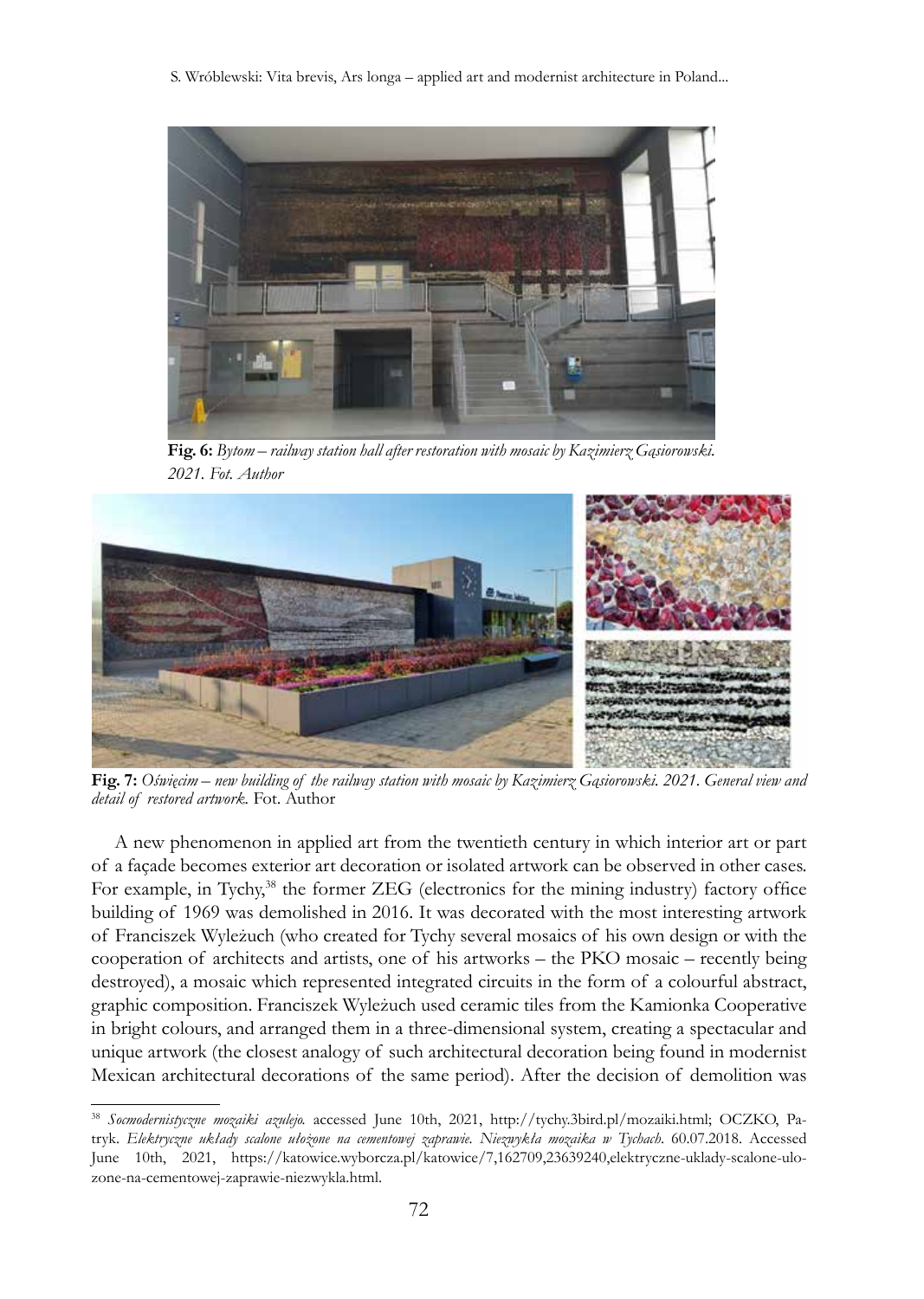undertaken the precious artwork inscribed into the register of monuments was cut off the wall, conservated and transferred to a new location at the front of the school in Tychy (Zespół Szkół nr 4, al. Bielska) where it was arranged in the form of a free-standing wall-sculpture with information and night illumination. The new arrangement allows the artwork to be appreciated; however the presentation of that art as a free-standing sculpture in front of a parking lot does not fully do it justice (Fig. 8).

In Warsaw, one of the applied art forms from the former factory of lifts, which in fact was an almost beautiful abstract sculpture with mosaic decoration, created by Wanda Gosławska in 1968,<sup>39</sup> became an artistic pavilion in the inner courtyard of a new housing estate. Previously located in the hall entrance of a modernist structure it was important for its colourful accent. Gosławska used tiles of different shades of orange, blue, red, green and black on the heavy sculpture's surface. The artwork was not inscribed into the register of monuments; however, thanks to local society's action the private investor who built the new housing estate removed it from the walls of the demolished factory, conservated it and added a roof which turned it into a garden pavilion and also protects the artwork. Unfortunately, in its new form as a garden pavilion it is accessible only to the residents.



**Fig. 8:** *Tychy. General view before transfer (lower right) and restoration works in 2016 and current exposition of artwork by Franciszek Wyleżuch in 2021 with renovated detail.* Fot. Author

## **Conclusions**

During the last decade a transformation in the approach to modernist applied art heritage could be observed. In the Latin phrase "v*ita brevis, ars longa*" an expectation that art will prevail is expressed. In fact, many cases of preserved applied art from the second half of the twentieth century have proven the "life" of the solid, concrete structures of the buildings for which that art was designed to be short. After the demolition of modernist constructions artworks are being transferred to new architecture and fragile and delicate art might last longer than the buildings themselves. However, that art heritage is also under threat. Giergoń, in his book of 2014, mentions two other mosaic forms which decorated the building apart from Gosławska's artwork in Warsaw, $40$  both of which perished in the demolition which took place after the book was published, and only Gosławska's masterpiece survived in a much-changed form. Many other artworks were also destroyed. This evidences how quickly the modernist heritage could

<sup>39</sup> GIERGOŃ, *Mozaika warszawska…* pp. 354–357

<sup>40</sup> GIERGOŃ, *Mozaika warszawska*… p. 354.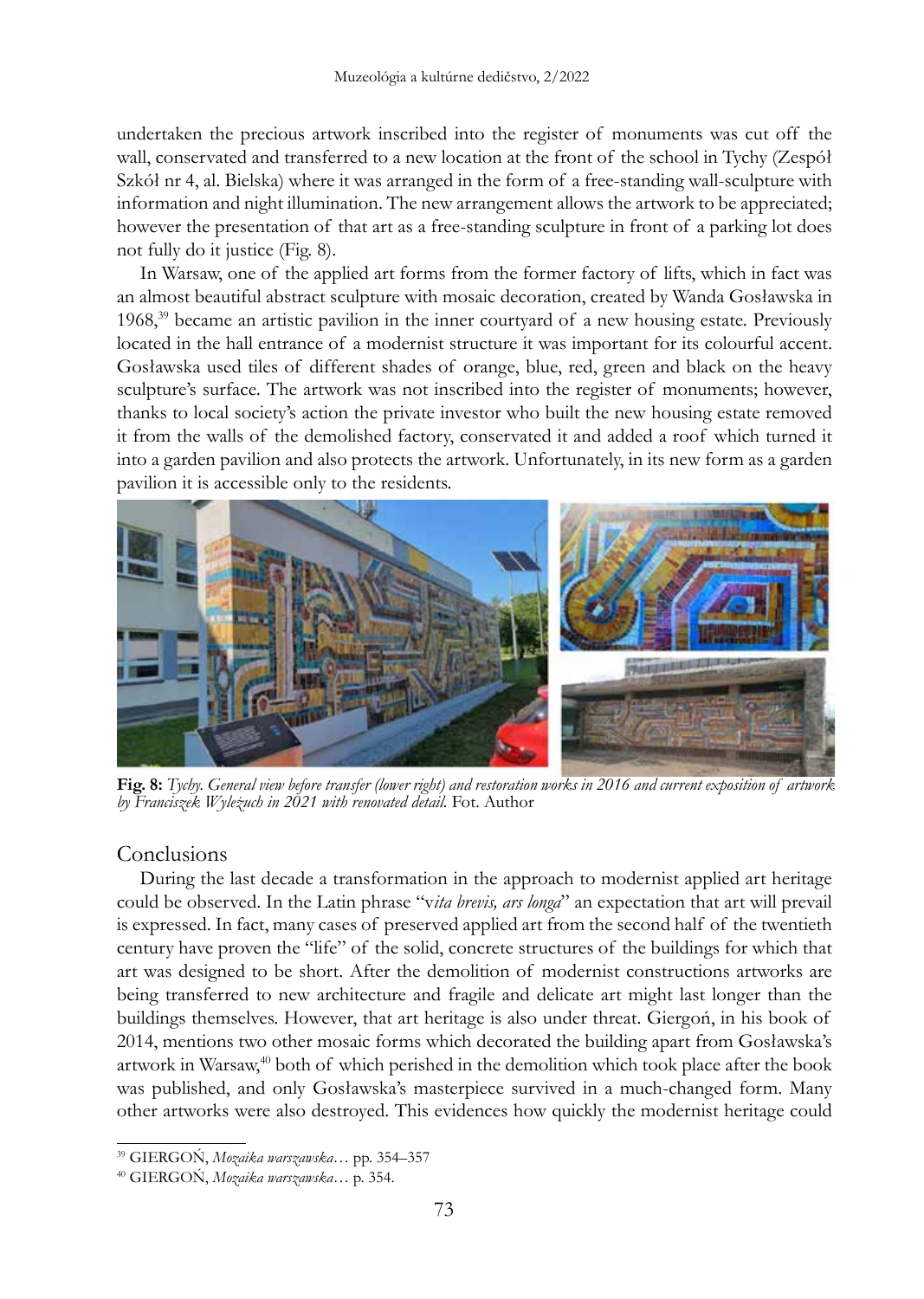be destroyed, deliberately or merely by neglect, so action must be continued with vigour for the documentation, legal protection and conservation of twentieth-century contemporary modern art. $41$ .

# References

- BALIŃSKA-CIĘŻKI, Dorota, WRÓBLEWSKI, Sebastian (2017). Sgraffito zdobnictwo elewacji w XX w. jako wyraz ideologii, mody i autorskich pomysłów. In: GAWĘCKA, Barbara Maria, JANKOWSKI, Aleksander [eds]. *Studia z historii sztuki polskiej XIX–XX wieku : ikonografia malarstwa religijnego czasów porozbiorowych : kolor w architekturze historycznej*. Bydgoszcz: Wydawnictwo Uniwersytetu Kazimierza Wielkiego. ISBN:978-83-8018-145-8.
- CHAUBIN, Frédéric (2019). *CCCP: Cosmic Communist Constructions Photographed*. Koeln: Taschen. ISBN 978-3-8365-2519-0.
- CYMER, Anna (2019). *Architektura w Polsce 1945–1989*. Warszawa: Centrum Architektury, Narodowy Instytut Architektury i Urbanistyki. ISBN: 978-83-951542-4-9, 978-83-949185- 9-0.
- DOLEŻYŃSKA-SEWERNIAK, Ewa (2019). The façade decorations of the tenement houses in Olsztyn's Old Town before and after the Second World War. In: *Color Research and Application* Vol. 44 no. 4, 2019.
- DWORZECKI, Jacek, NOWICKA, Izabela, URBANEK, Andrzej, KWIATKOWSKI, Adam (2020). Protection of national heritage in the light of the applicable law and the actions provided in this area by police in Poland. In: *Muzeológia a kultúrne dedičstvo*, 4/2020, pp. 177–198.
- GIERGOŃ, Paweł (2014). *Mozaika warszawska. Przewodnik po plastyce w architekturze stolicy 1945– 1989*. Warszawa: Muzeum Powstania Warszawskiego. ISBN:978-83-60142-96-7.
- HUML, Irena (1978). *Polska sztuka stosowana XX w*. Warszawa: Wydawnictwa Artystyczne i Filmowe. TIN: T02187001.
- JAGIELLAK, Anna, SWIĄTEK, Paulina [eds] (2015). *Polichromie i sgraffita na fasadach ośrodków staromiejskich odbudowanych po 1945 r. : Kreacja i konserwacja : Materiały Krajowej Konferencji z okazji 35-lecia wpisu Starego Miasta w Warszawie na Listę światowego dziedzictwa UNESCO, Warszawa, 24–25.09.2015*. Warszawa: Miasto Stołeczne Warszawa, Narodowy Instytut Dziedzictwa. ISBN: 9788363269296.
- KESLING, Katarzyna, STACEWICZ-PODLIPSKA, Joanna (2014). *Polskie życie artystyczne w latach 1944–1960. Tom 5. Rok 1951*. Warszawa: Instytut Sztuki Polskiej Akademii Nauk. ISBN: 9788363877569.
- KOSTUCH, Bożena (2015). *Kolor i blask. Ceramika architektoniczna oraz mozaiki w Krakowie i Małopolsce po 1945 roku*. Kraków: Muzeum Narodowe, ISBN:978-83-7581-202-2.
- MALEC-ZIĘBA, Emilia (2020). Korelacje architektury i sztuki w twórczości Włodzimierza Ściegiennego. *Państwo i Społeczeństwo*. 2020 (XX) nr 3. e-ISSN 2451-0858 ISSN 1643-8299 pp. 67–85.

<sup>41</sup> In Poland's terminology the terms modern and contemporary in art are used interchangeably, as was mentioned by: NIEROBA, Elżbieta. National Museums and Museums of Modern Art in Poland – Competition for Domination in the Field of Museums. In: *Muzeológia a kultúrne dedičstvo*, 2/2018. p. 46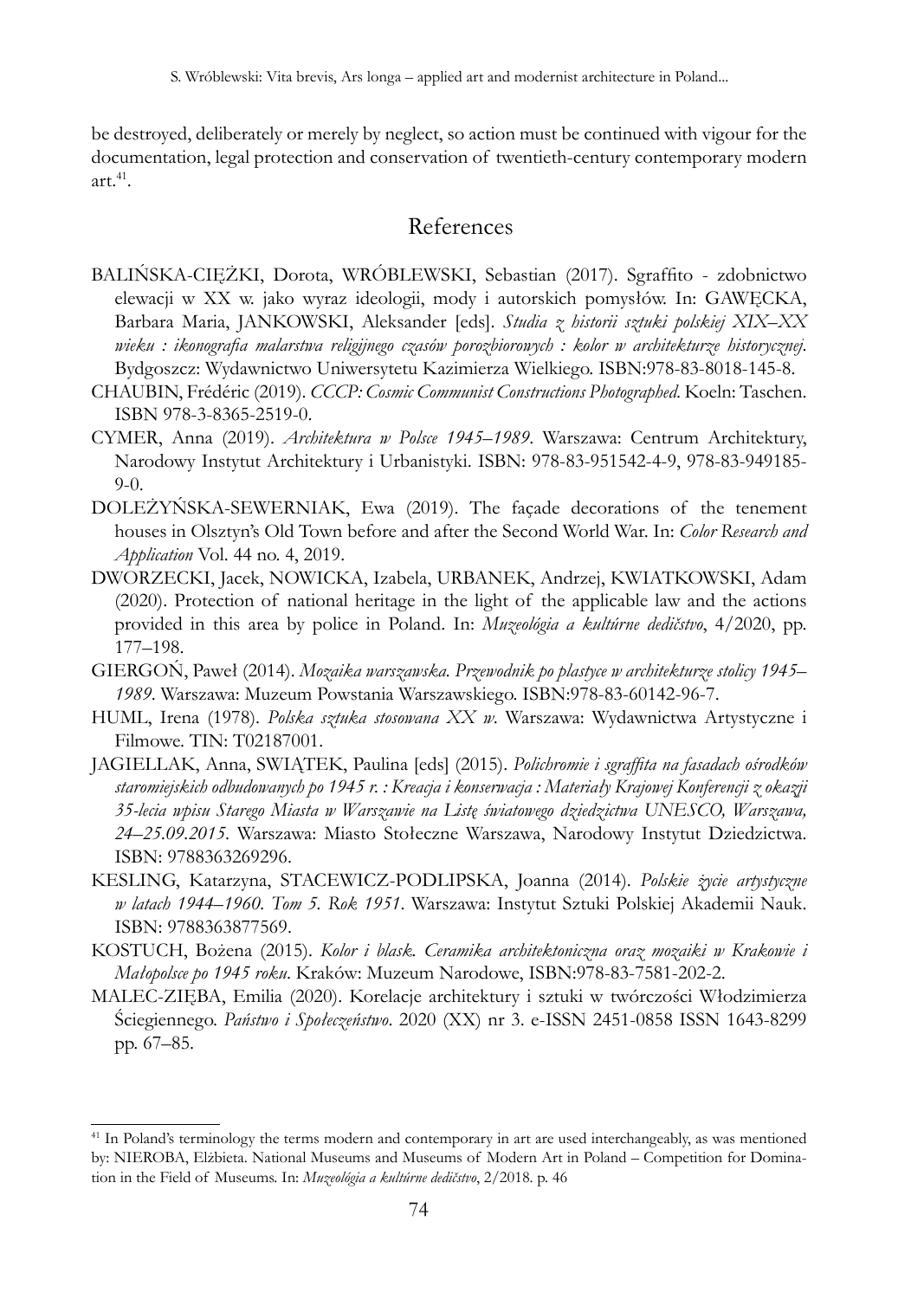- NIEROBA, Elżbieta (2018). National Museums and Museums of Modern Art in Poland: Competition for Domination in the Field of Museum. In: *Muzeológia a kultúrne dedičstvo*, 2/2018. pp. 45–58.
- OCZKO, Patryk (2020). *Franciszek Wyleżuch*. Tychy: Urząd Miasta Tychy i Muzeum Miejskie w Tychach. ISBN: 978-83-62193-46-2.

SPRINGER, Filip (2016). *Księga zachwytów*. Warszawa: Agora SA. ISBN 978-83-268-2335-0.

- STROŻEK, Przemysław (2012). *Polskie życie artystyczne w latach 1944–1960*. Tom 4. Rok 1950, Warszawa: Wydawnictwo "Liber pro Arte". ISBN: 9788392343800, 9788363877309.
- WRÓBLEWSKI, Sebastian (2016). Nowa sztuka w nowym społeczeństwie : wybrane aspekty sztuki towarzyszącej architekturze z drugiej połowy XX wieku w Polsce. In: PEŘINKOVÁ, Martina, NEDVĚD, Martin [eds] *8. Architektura v perspektivĕ 2016 : sborník příspěvků z mezinárodní konference*. Ostrava: VŠB - Technická univerzita Ostrava. ISBN:978-80-248-3940- 0, pp. 243–252.
- Act of 23 July 2003 on the protection and care of monuments. *Journal of Laws of 2003*, No. 162, item 1568.

# Internet sources

- BIAŁAS, Kamil. Mozaika ze starego dworca w Oświęcimiu uratowana. Ozdobi nowy dworzec. 28.03.2020. https://www.whitemad.pl/mozaika-ze-starego-dworca-w-oswiecimiuuratowana-ozdobi-nowy-dworzec/ accessed June 10th, 2021.
- BIAŁAS, Kamil. Warszawa: podczas remontu baru mlecznego odkryli mozaikę z PRL. 05.06.2021. https://www.whitemad.pl/warszawa-podczas-remontu-baru-mlecznegoodkryli-mozaike-z-prl/ accessed June 10th, 2021.
- GZOWSKA, Alicja. "Fabryki ruchu". Z problematyki dworców kolejowych w Polsce w latach 60. i 70. XX wieku. Miejsce 2/2016. ISSN 24501611. http://miejsce.asp.waw.pl/fabrykiruchu-2/ accessed June 10th, 2021.
- Lubuski Wojewódzki Konserwator Zabytków. https://www.lwkz.pl/web/item/show/id/1679 accessed June 10th, 2021.
- MORITZ, Katarzyna. Rusza rozbiórka mozaiki Anny Fiszer z kina Neptun https://www. trojmiasto.pl/wiadomosci/Rusza-rozbiorka-mozaiki-Anny-Fiszer-z-kina-Neptun-n98171. html accessed June 10th, 2021.
- Narodowy Instytut Dziedzictwa, https://www.nid.pl/pl/Informacje\_ogolne/Zabytki\_w\_ Polsce/rejestr-zabytkow/zestawienia-zabytkow-nieruchomych/stan%20na%2030.09.2020/ MAL-rej.pdf accessed June 10th, 2021,
- OCZKO, Patryk. Elektryczne układy scalone ułożone na cementowej zaprawie. Niezwykła mozaika w Tychach. 60.07.2018. https://katowice.wyborcza.pl/katowice/7,162709,23639 240,elektryczne-uklady-scalone-ulozone-na-cementowej-zaprawie-niezwykla.html accessed June 10th, 2021.
- SURÓWKA, Karol. Legendarna mozaika z Kina Kijów w nowej odsłonie. https://www. radiokrakow.pl/wiadomosci/krakow/legendarna-mozaika-z-kina-kijow-w-nowej-odslonie/ accessed June 10th, 2021.